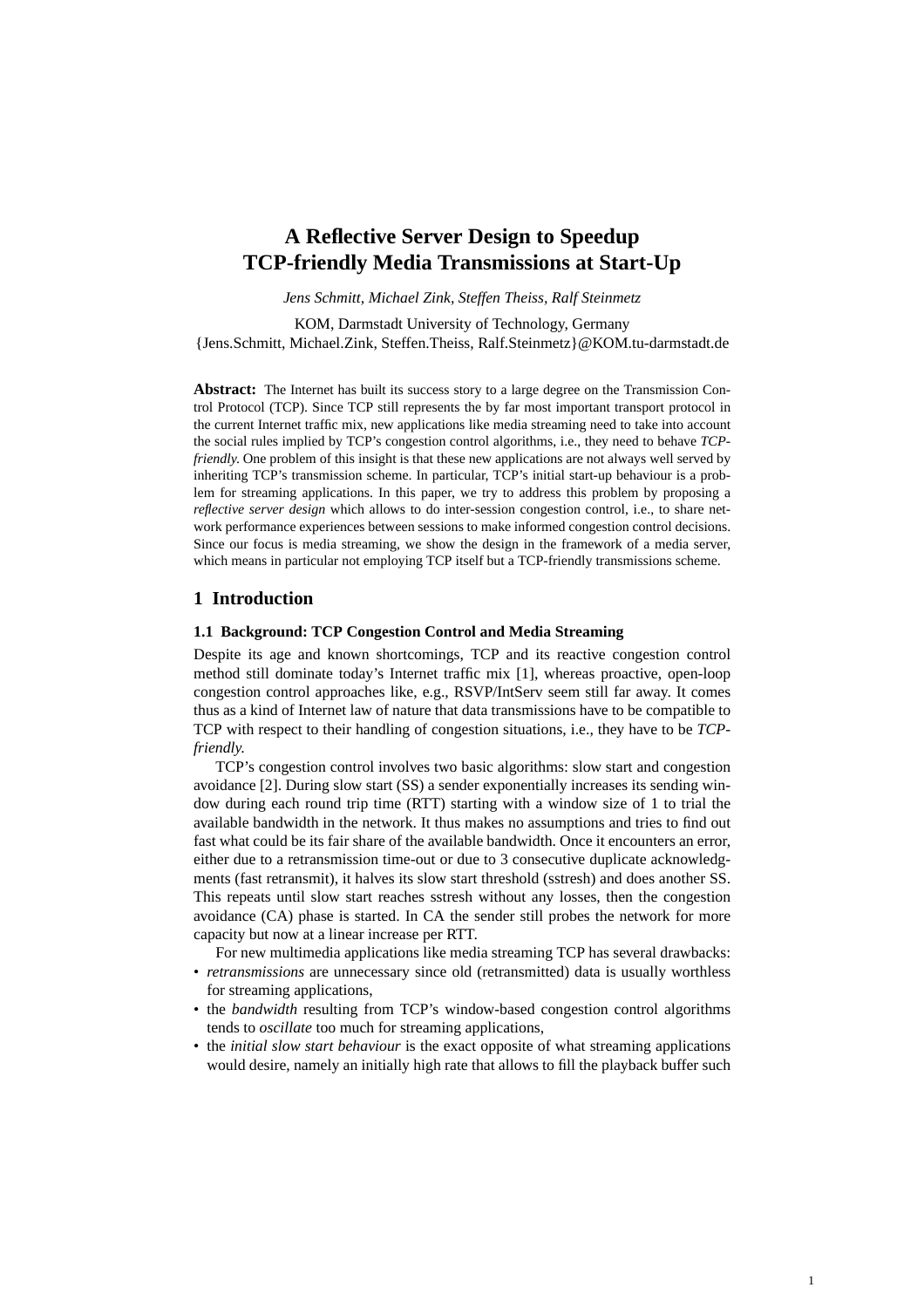that later rate variations can be accommodated by the smoothing effects of the buffer.

This is why many of these applications employ UDP (User Datagram Protocol) as a transport protocol. However, UDP does not have a congestion control, based on the assumption that there is little UDP traffic. Yet, this may be not true any more if such UDP-based streaming applications become successful. That is why a number of TCPfriendly congestion control schemes have been devised for UDP transmissions such as media streaming. The definition of TCP-friendliness is informally phrased "achieve fairness with concurrent TCP transmissions, i.e., achieve the same long-term average throughput as a TCP transmission". Of course, it should be mentioned that by *TCPfairness* the following is meant: if *N* TCP sessions share a bottleneck link each should get 1/*N*-th of the link's capacity (assuming they do not want less, a more formal definition of TCP's max-min fairness captures this case).

### **1.2 Motivation: Why and How to Avoid TCP Slow Start**

If TCP-friendliness is accepted as a MUST in the Internet, it needs to be observed that, while TCP-friendly transmission schemes can avoid the problems of retransmissions and unsteady bandwidth availability to some degree (we will discuss some proposals below), all TCP-friendly protocols inherit TCP's gross start-up behaviour resulting from slow start. Note that TCP's start-up behaviour has for some time been realized as a problem for transfers of short duration as typically seen for HTTP requests [3]. Yet, also for long-term streaming applications in contrast to long-term file transfers the initial transmission performance is of high importance, since they need to present transmitted data (more or less) immediately to the user and it might be especially dissatisfying if the start of a media transmission is badly disturbed or heavily delayed due to a slow filling of the playback buffer (which might make the consumer switch away again). Besides, promising optimizations of media distribution systems like patching may involve short transfers, too [4].

On a higher level of abstraction one could argue that TCP is transiently unfair to new sessions which are still in their probing phase. Ideally, one would wish for a new session to start sending with its fair share and immediately go into a CA-like phase. The question now is how could we make a step towards this ideal behaviour. Since our target application is media streaming, we may assume that we have high-performance servers streaming the media towards a large number of clients. We are thus in a situation where TCP's zero knowledge assumption about the network state at the start of a new transmission towards a client is unnecessarily limiting since such a server could take advantage of the probing of past and concurrent transmissions to the same or "similar" clients. The server could thus improve its congestion control decisions by *reflecting* on past decisions / experience and could start the transmission at a higher rate avoiding the SS phase altogether. Of course, care must be taken to back-off from this rate immediately if the estimation of available bandwidth turns out to be erroneous.

In essence, the goal of our investigations is the development of a reflective server design build around TCP-friendly transmission schemes but using statistics from past network experience to achieve a favourable start-up behaviour for media streaming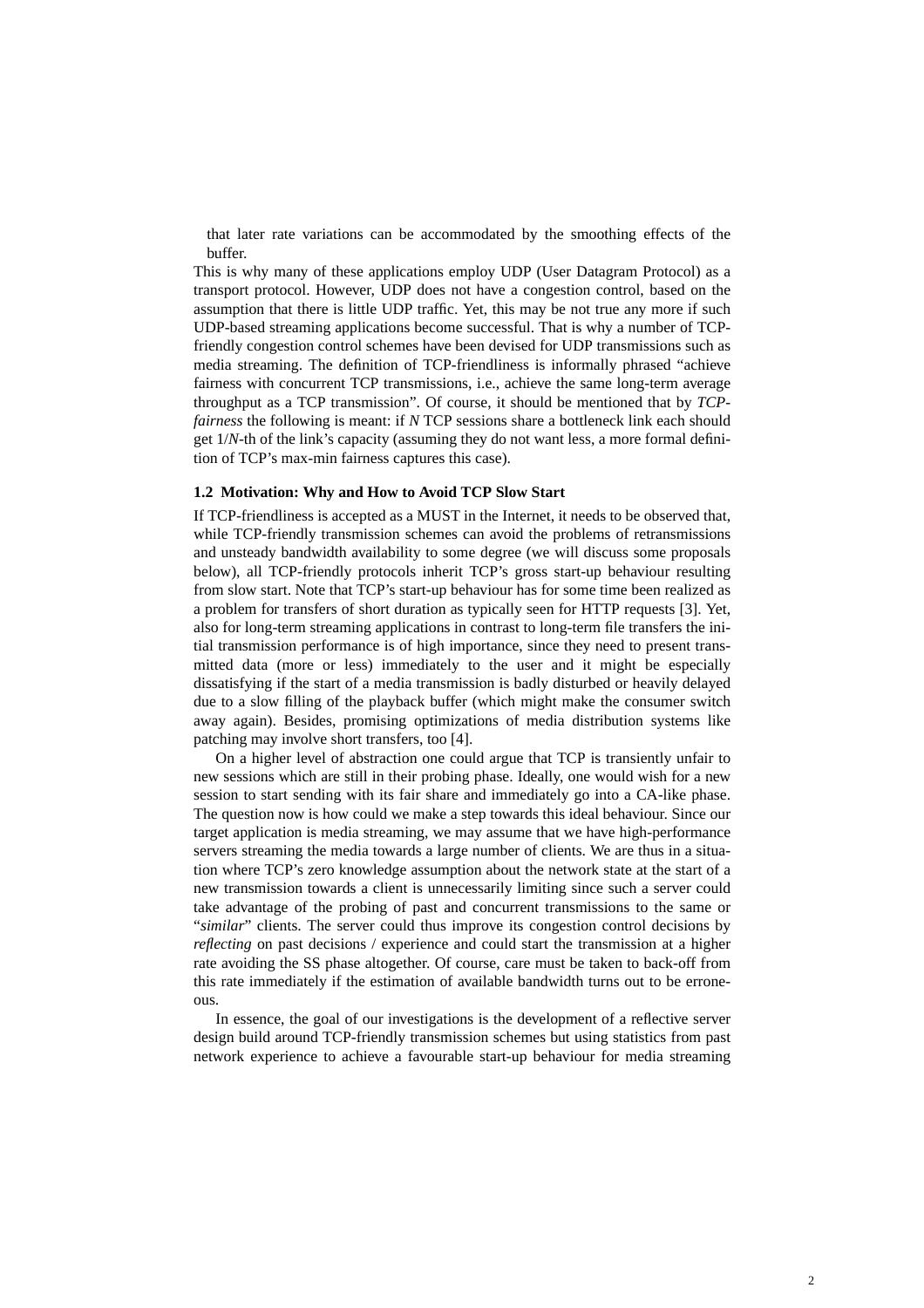<span id="page-2-0"></span>applications. The basic motivation stems from empirical data gathered by [5] which reports on temporal as well spatial stability in throughputs for Web transfers: they already concluded "... this allows for caching and sharing to achieve efficiency ..."

### **2 Related Work & Own Contribution**

We present the related work in three areas: *TCP-friendly transmission protocols* on which we build, but which we do not aim to improve themselves or propose yet another one; *TCP optimizations for short transfers* like HTTP requests as a motivation and basic groundwork for our investigation; *Inter-session congestion control* as directly related work.

### **2.1 TCP-Friendly Transmission Protocols**

The design of TCP-friendly transmission protocols has recently experienced a lot of attention. A nice overview can be found in [6]. Their basic rationale is to avoid retransmissions and to improve TCP's oscillating bandwidth behaviour by smoothing the available bandwidth to a session. There is mainly two flavours:

- window-based schemes like [7, 8] that generalize resp. slightly change TCP's basic AIMD (additive increase, multiplicative decrease) behaviour to allow for a smoother transmission behaviour,
- rate-based schemes like [9, 10, 11] which adapt their sending rate according to a certain rule between experienced loss and estimated available bandwidth. For example, the TCP-friendly Rate Control (TFRC) protocol proposed in [9] is based on the

empirical equation in [12] which relates loss to the fair bandwidth share of a session. While window-based schemes inherit TCP's favourable self-clocking characteristic and can generally be assumed to react faster to dynamic changes in available bandwidth, rate-based schemes usually achieve a smoother transmission scheme which makes them more favourable for streaming applications. Furthermore, the rate-based TFRC has been shown to react relatively fast to changes and has been extended to the multicast case [13]. For these reasons we chose TFRC as the TCP-friendly transmission scheme which shall be integrated into our reflective server design. Yet, note that most of our work is independent of the actual transmission scheme and may even be applied to TCP itself (which from our background is not so interesting due to TCP's bad characteristics for streaming media).

#### **2.2 Short TCP Transfer Optimizations**

There has been some work on improving TCP performance for short transfers in particular for Web transfers. [14] experimented with *larger initial window sizes* and found larger initial window sizes particularly helpful for short transfers. *Persistent HTTP* (P-HTTP) [15] is a technique to reuse TCP connections within one HTTP session, thus not loosing the congestion window value. The *TCP Fast Start* technique proposed by [16] enhances P-HTTP to use cached congestion window values for the same HTTP session after an idle period of that session and proposes to send packets during such a fast start phase at a lower priority. Similarly, [17] proposes to differentiate between short and long transfers by assigning *different drop priorities* to the latter and shows by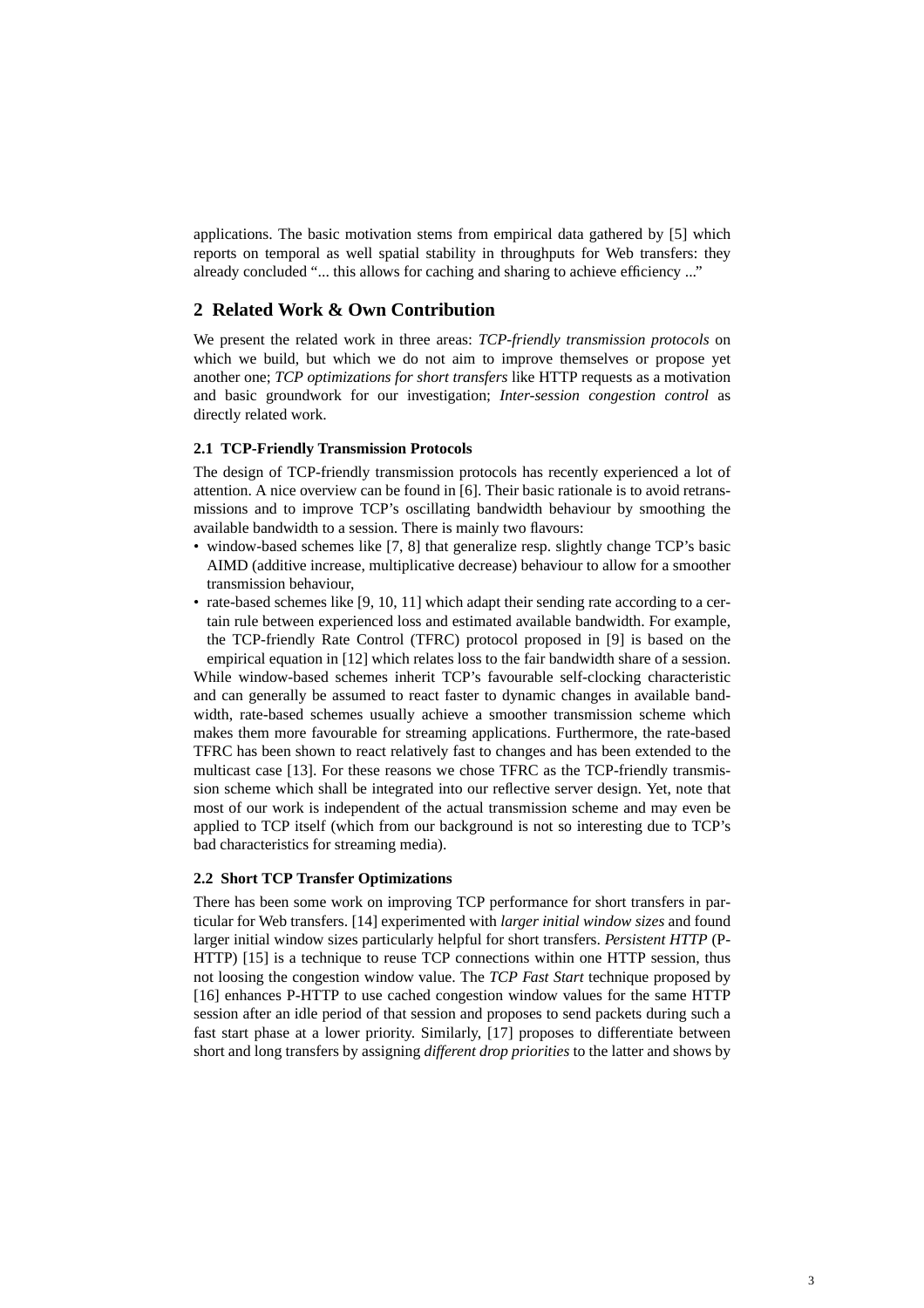simulations to improve short transfers' performance. As a comment to the latter two approaches, note that they require a form of differentiation within the network a la DiffServ. While this is technically feasible one needs to be aware that it essentially destroys IP's traditional best-effort model and in particular its economic model of access charging.

### **2.3 Inter-Session Congestion Control**

Directly related to our work is what we call inter-session congestion control. These proposals go beyond proposals in the preceding section in the sense that they consider network performance experience from other concurrent or past sessions for their congestion control decisions. To gather data from other sessions one can imagine two different types of inter-session congestion those based on the collection of all sessions of a single host which then typically needs to be a busy server or to accumulate the different sessions' experience at a certain (shared) gateway. While the former type of intersession congestion control requires the installation of such a gateway and its integration in the routing of sessions as well as a distributed protocol for accessing its information, the latter approach exploits purely local information. This is why we favour inter-session congestion control at a single server since it requires much less changes of existing infrastructure. On the other hand, this means that a server needs to make as optimal use of its experiences as possible because the scope of the available data may be limited. The Congestion Manager concept introduced by [18] focuses on sharing of knowledge between *concurrent* sessions within a host, whereas we concentrate on *past* experiences. Also, [18] is more about mechanisms like an API to exchange congestion control information which makes it complementary to our work, in the sense that it may be a good framework for implementing the mechanisms we propose here. [19] introduces what they call inter-host congestion control and give some nice introductory motivation for the efficiency gains that may be achievable. Their sharing of congestion control information is solely based on what they call *network locality*, i.e., only destinations that have a common 24-bit subnet mask share information. Their proposal is restricted to TCP transmissions. Along the same lines yet more detailed is [20], which proposes the use of a gateway. Again this work is only suited for Web-like traffic since only TCP is considered and they only share information between destinations with common 24-bit subnet masks (network locality). In conclusion, while the above proposals are very interesting, they are specialized for TCP transmissions and may require substantial infrastructure changes due to the gateway approach. Furthermore, they employ a simple rule for sharing congestion control information, which, while it is empirically shown to be a good rule [20], may be too restrictive for the case of a server-based inter-session congestion control for media streaming, which involves compared to a Web server a lesser number of sessions.

#### **2.4 Own Contribution**

After the review of related work our contribution can be summarized as follows: we try to make use of information from past experience at a media server to improve the startup behaviour of TCP-friendly media streaming sessions at a minimum of necessary changes to existing infrastructure. The latter constraint means we only allow for media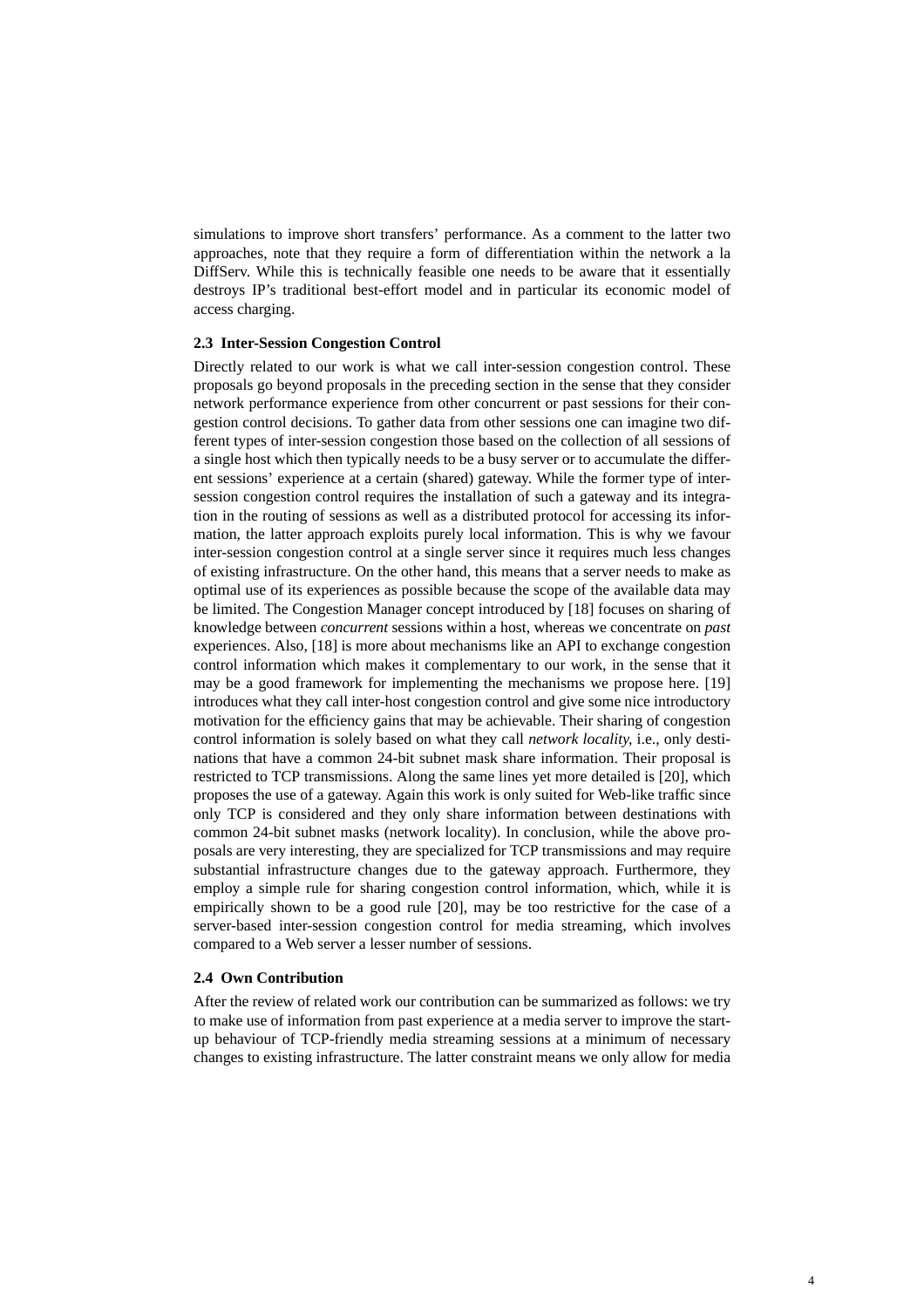[se](#page-2-0)rver-internal changes in contrast to existing work discussed above. Furthermore, we concentrate on TCP-friendly transmission protocols like TFRC instead of TCP itself, since our case is media streaming. Another specific of a media server that must be taken into account is that compared to a Web server it serves only a limited number of sessions over a certain time interval. That means we need to put special care in how good sharing rules between information from sessions to different clients can be achieved. Therefore, we go beyond the simple common 24-bit subnet mask heuristic and try to exploit similarities between different clients as much as possible. In particular, the sharing rules should be defined along common bottlenecks for clients. While network locality is a fairly safe heuristic for that (and much better than just host locality), we try establish more advanced sharing rules in order to be able to use bandwidth availability data from as many sessions as possible.

# **3 Reflective Server Design for Inter-Session Congestion Control**

In this section, we give an overview of the high-level design of our reflective media server. The underlying principles of our reflective media server proposal is to gather past bandwidth availability data, process these data intelligently in order to make more *informed decisions* when starting a new TCP-friendly streaming session. Note that, in principle, a reflective server design could involve more changes of congestion control decisions than just at start-up. However, here we only want to focus on the initial congestion control behaviour.

### **3.1 Functional Components**

Two different, concurrently performed areas of operation can be distinguished for the reflective media server: the actual handling of media requests and the reflection on the corresponding transmission observations. The latter process of reflection is further on called *data management* because it involves the gathering and processing of statistical data for past sessions. The results from the data management operations are then exploited in serving the media requests, i.e., in the congestion-controlled *transmission* of the media objects.

**Data Management:** The following subtasks for the data management component can be identified:

- *data gathering,* i.e., record the data from sessions on a periodical basis for later use by other sessions,
- *data clustering*, i.e., explore the data on past and concurrent sessions for similarities in order to find maximum sharing rules between the recorded data,
- *data prediction*, i.e., forecast fair bandwidth share for a session based on the sharing rules constructed in the preceding step.

**Transmission:** As discussed above we focus on the improvement of the start-up behaviour for media streams, i.e., we introduce what we call *informed start* which contrasts to slow start by assuming knowledge when choosing an initial transmission speed (in terms of a rate when a rate-based scheme is used or a window size if a window-based scheme is employed)

Since our case is media servers we employ a TCP-friendly transmission scheme instead of TCP due to its problems with media streaming described above. In [Section](#page-2-0)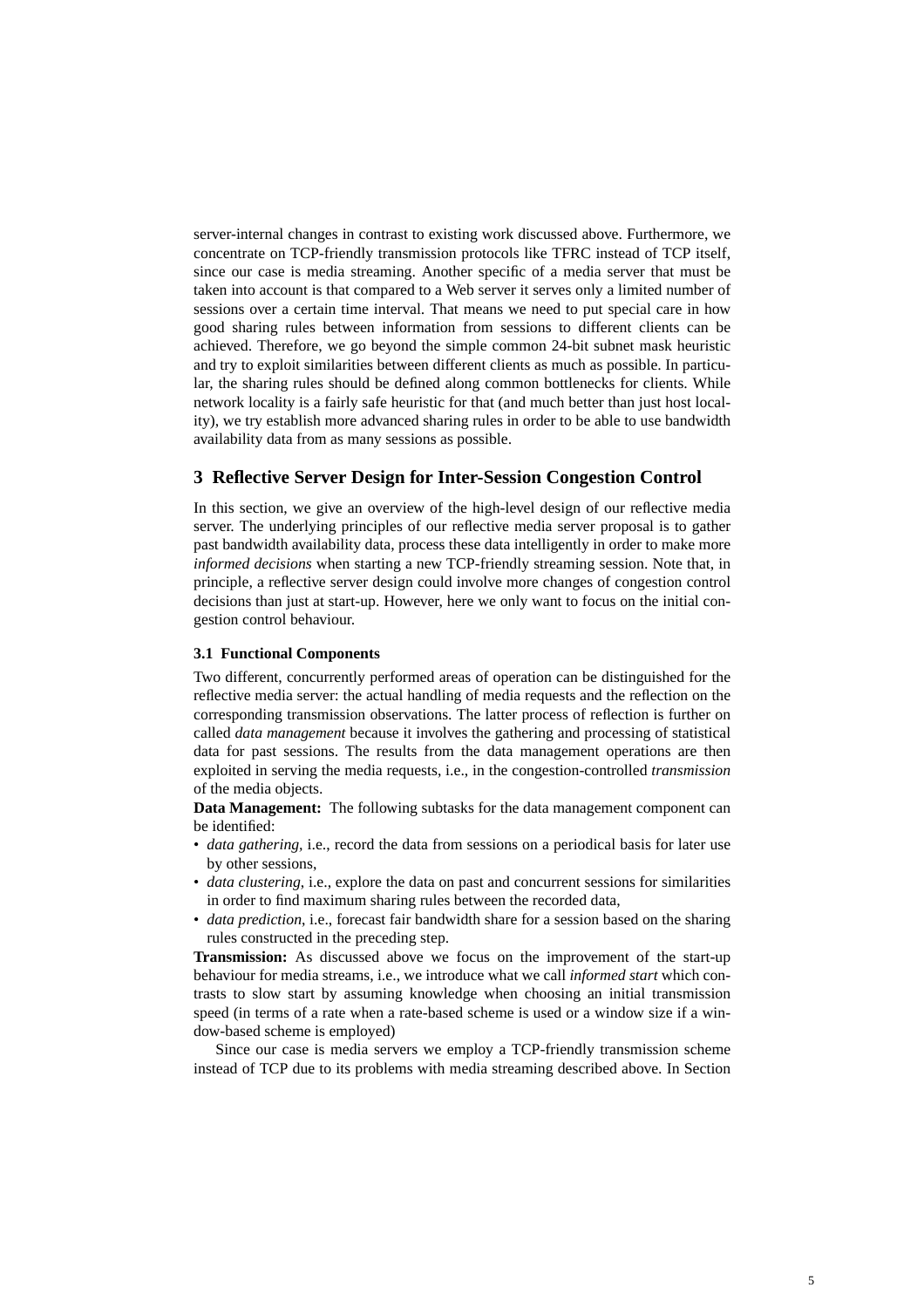[2,](#page-2-0) we have argued for our use of TFRC, although most of our proposal could be easily transferred to other TCP-friendly transmissions schemes.

**Design Decisions and Overall Scheme:** The major design decisions we have made are to:

- use *passive measurements* from past and existing connections in order not to require substantial changes to existing infrastructure;
- *restrict* our inter-session congestion control scheme *to single servers*, i.e., have no exchange of information between servers, although this could be an interesting extension, yet again we only wanted to introduce local, minimal-invasive changes;
- *sample* the *fair bandwidth share* instead of more algorithm-specific measures like congestion window sizes or loss rates, this is especially motivated by compatibility of the data management component with differing transmission schemes as well as favoring of rate-based transmission protocols for media transmissions;
- put *strong emphasis on the data clustering* step in order to support environments where we have potentially scarce data such that exploitation needs to be done effectively, i.e., we need to maximize sharing of information between sessions to improve upon prediction accuracy;
- target at *rate-based* TCP-friendly transmissions.

The overall scheme of our refective media server design with its two concurrent subcomponents and their subtasks is depicted in Figure 1.



*Figure 1:* Reflective Media Server Design.

### **4 Data Management**

In this section, we take a more detailed (albeit informal) look at the data management component and its subtasks within our reflective media server design.

#### **4.1 Data Gathering**

The major questions for data gathering are which data to gather and when. We decided to gather the available bandwidth values after they have reached a certain equilibrium state (i.e., the rate does not vary too much any more). The available bandwidth of each session (identified by the client's destination address) is tracked on two time-scales, one on the order of RTTs and one on the order of minutes. These serve differ[ent pur](#page-2-0)poses. The longer time-scale values are used for identifying similar available bandwidth properties for different clients, i.e., they are input for the data clustering task. A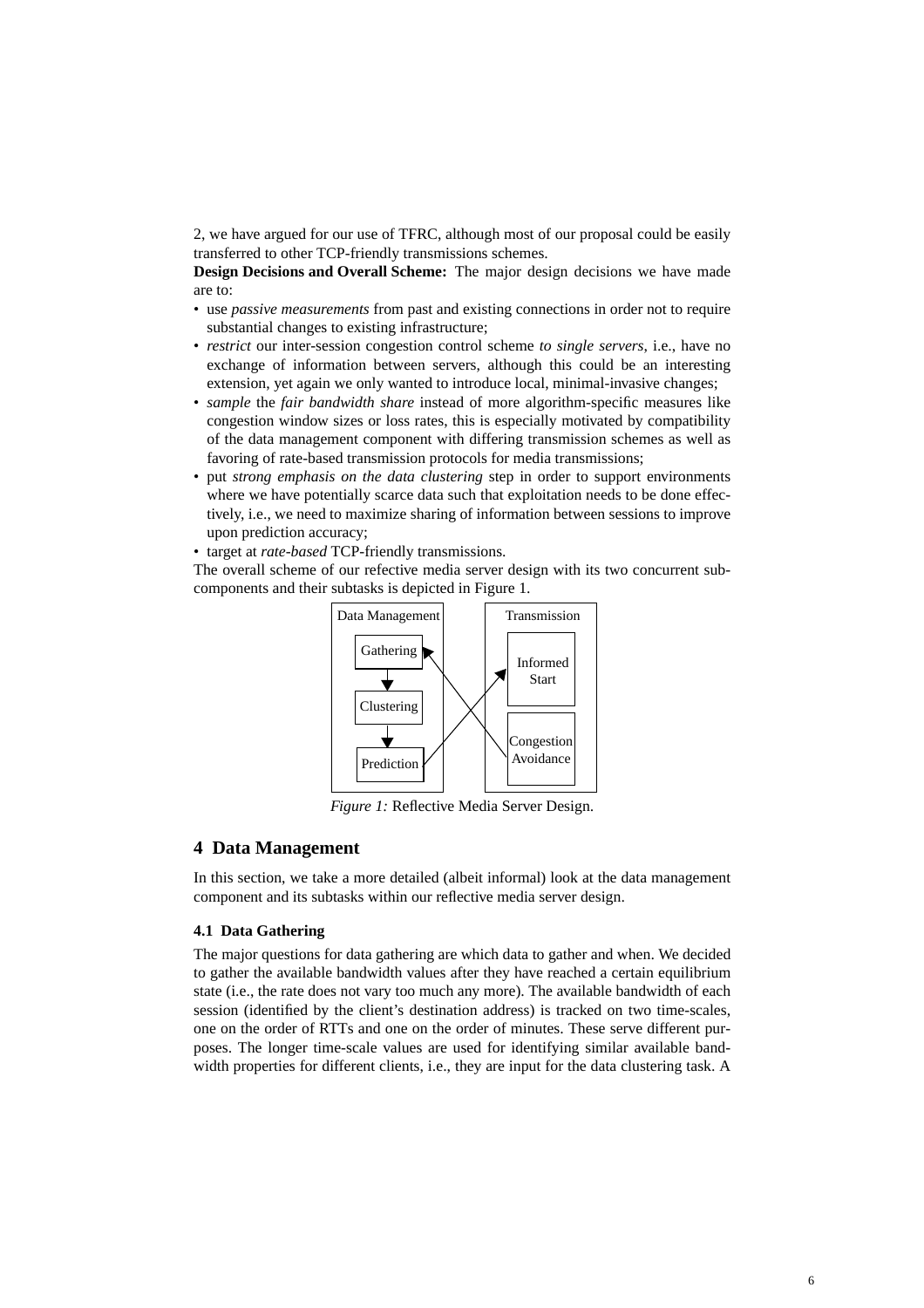time-scale on the order of minutes seems sufficient for that purpose based on the temporal stability observations reported in [5]. The shorter time-scale values are used within the data prediction step and therefore need to be very recent. During the course of time, the short time-scale data become the longer time-scale data and are therefore aggregated as the mean available bandwidth in a given time interval of a session, in order to save storage space. Of course, data also need to be removed when they become too old, in particular we decided to track session characteristics only for 24 hours.

### **4.2 Data Clustering**

The data clustering subtask is a preparation step for the actual data prediction in order to make as much use as possible from the given data. In particular, we perform a cluster analysis along the available bandwidth samples of different sessions, which promises more comprehensive sharing rules than for a second-order criterion like network locality, since it allows to capture more similarities between clients / sessions, e.g., like the use of the same access technology which might always form a bottleneck or the situation when a transatlantic link is underdimensioned and a certain subset of clients is only reachable via this link. So, clients do neither need to share exactly the same bottleneck but only a structurally similar one, nor does the bottleneck need to be close to them. Both of these insights can be used to increase sharing between sessions. Furthermore, we cluster along available bandwidth trajectories, and not just single values, over relatively large time-scales (24 hours), which also allows to identify temporal similarities. Please note again here that all of this data is only used for clustering while for the prediction we are well aware that such data can be considered stale for congestion control purposes, yet the aim is to make the available data set for prediction as large as possible in order to improve the prediction accuracy.

Since for individual clients the covering of a 24 hour interval by sampled available bandwidth values is likely to be insufficient, we first aggregate the samples of all clients of a network cloud defined by the common 24-bit subnet mask heuristic (network locality). The actual technique we then use for clustering the network clouds is socalled *agglomerative clustering* based on maximizing the inter-cluster distance while minimizing the intra-cluster distance where we use the euclidean distance norm for the bandwidth trajectories [21]. The resulting clusters represent the sharing rules used for data prediction. The alert reader may notice that the bandwidth trajectories for different network clouds may be based on different time reference systems, which is why we first (linearly) interpolate the bandwidth trajectories on a common time reference system. In addition, we eliminate network clouds for which too little data have been sampled. Note that network clouds that have been excluded from the cluster analysis are not excluded further on from the prediction step, but have to cope with less information for the prediction since they form individual clusters.

#### **4.3 Data Prediction**

The data prediction step takes as an input the short time-scale samples from the data gathering and uses the sharing rules resulting from the data clustering subtask to obtain a set of samples as large as possible to ensure an accurate prediction. The quantity to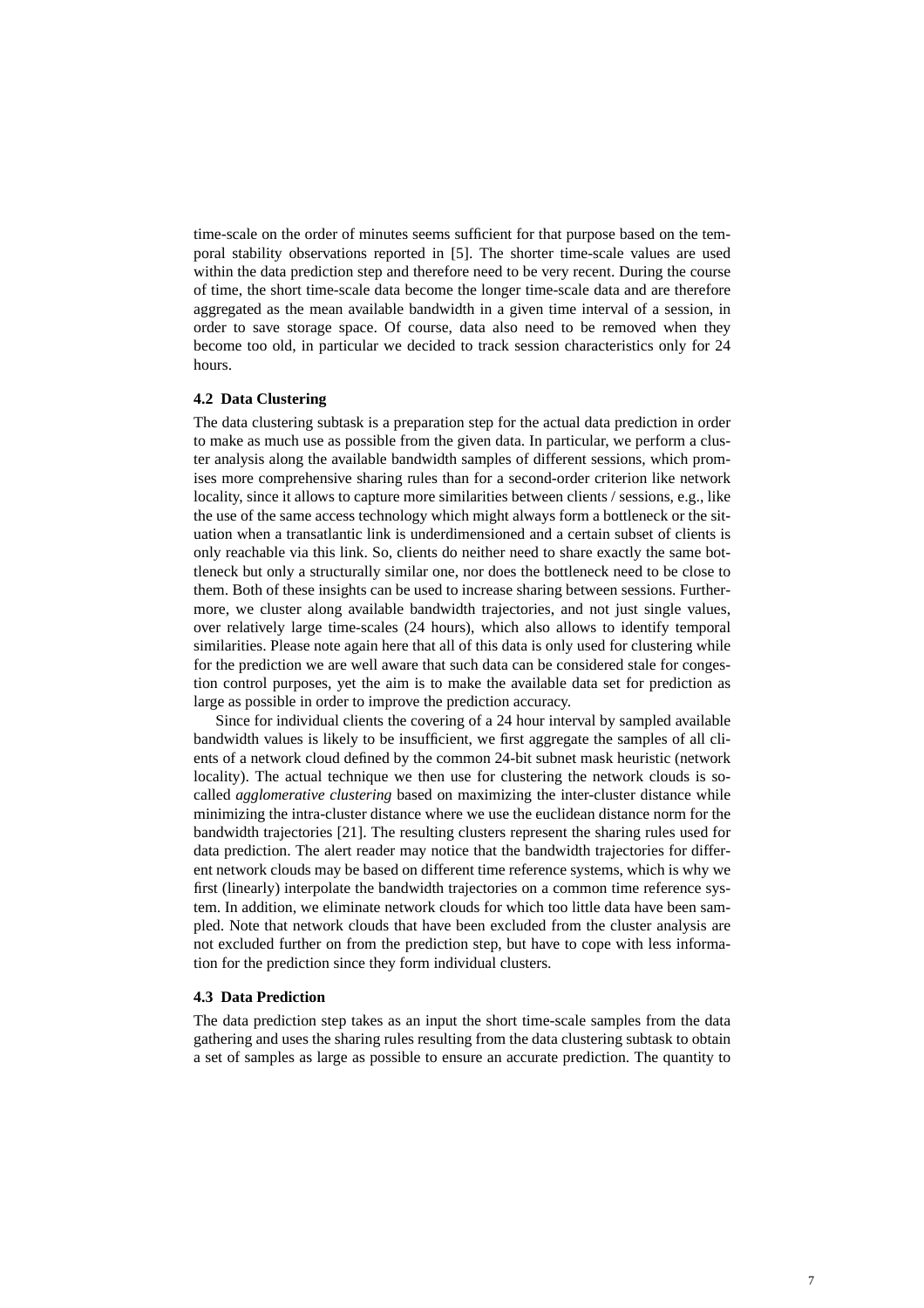predict is the fair share of bandwidth available to a new media stream. Note that for different congestion control schemes this value may have to be transformed in the quantity that is relevant for the respective scheme, i.e., for a window-based scheme this has to be transformed into an initial window size (which would require to also sample the RTT, which for ease of discussion we have left out here since our focus is on ratebased schemes).

The actual prediction technique we use is an optimal linear predictor [22], i.e., we make relatively little assumptions on the underlying stochastic process. This optimal linear predictor uses the existing realization of the stochastic process of the available bandwidth to set its linear coefficients such that the prediction error is minimized. This is only possible if the underlying process is ergodic, however, the results reported in [5] are encouraging with respect to this assumption. The number of linear coefficients that are employed depend on the number of samples that are available, the more samples are available the more linear coefficients are used resulting in a higher prediction accuracy. So, this is exactly the point where the maximization of the sharing rules is exploited.

Note that the choice of an optimal linear predictor is not necessarily the best and final choice, but hopefully a good first step for a prediction technique since it does not make too strong assumptions on the underlying stochastic process to be predicted. Furthermore, it allows for a confidence value to be computed which allows potentially to make use of the performance parameter estimated in a statistically controlled fashion.

### **5 TFRC Transmission Using** *Informed Start*

Concurrently to the data management operations, the actual transmission of media streams takes place. As discussed above we chose TFRC as a (good) example of a TCP-friendly transmission protocol for media streams. Now, we describe how a TFRC-based media streaming can take advantage of the data gathered and evaluated by the data management component to improve a media stream's start-up behaviour by using what we call an *informed start* instead of the normal slow start algorithm. Therefore, we first discuss in a little bit more detail how TFRC works especially at start-up.

At the start-up of a session, TFRC mimics TCP's SS behaviour: it doubles its sending rate every RTT and even tries to emulate TCP's self-clocking characteristic by limiting the sending rate to two times the received bandwidth as reported by the receiver (which sends these reports every RTT). It does so until a loss event occurs. This enables then a receiver-based rough estimation of the loss rate as the corresponding loss rate for half of the current sending rate. This estimated loss rate is returned to the sender and used to compute the allowable sending rate using the TCP rate formula proposed in [12]. Furthermore, the sender then turns into a less aggressive CA-like behaviour which is again determined by the TCP rate formula: if the formula results in a higher value than the current sending rate then the sending rate is increased by one packet per RTT. Assuming we have enough data to make a sensible fair share bandwidth prediction we can avoid the SS-like behaviour and start with the predicted bandwidth, i.e., perform an informed start (IS) and turn to the CA-like phase of TFRC directly. An IS requires, however, special care since the prediction might be wrong. In particular, IS works the following way: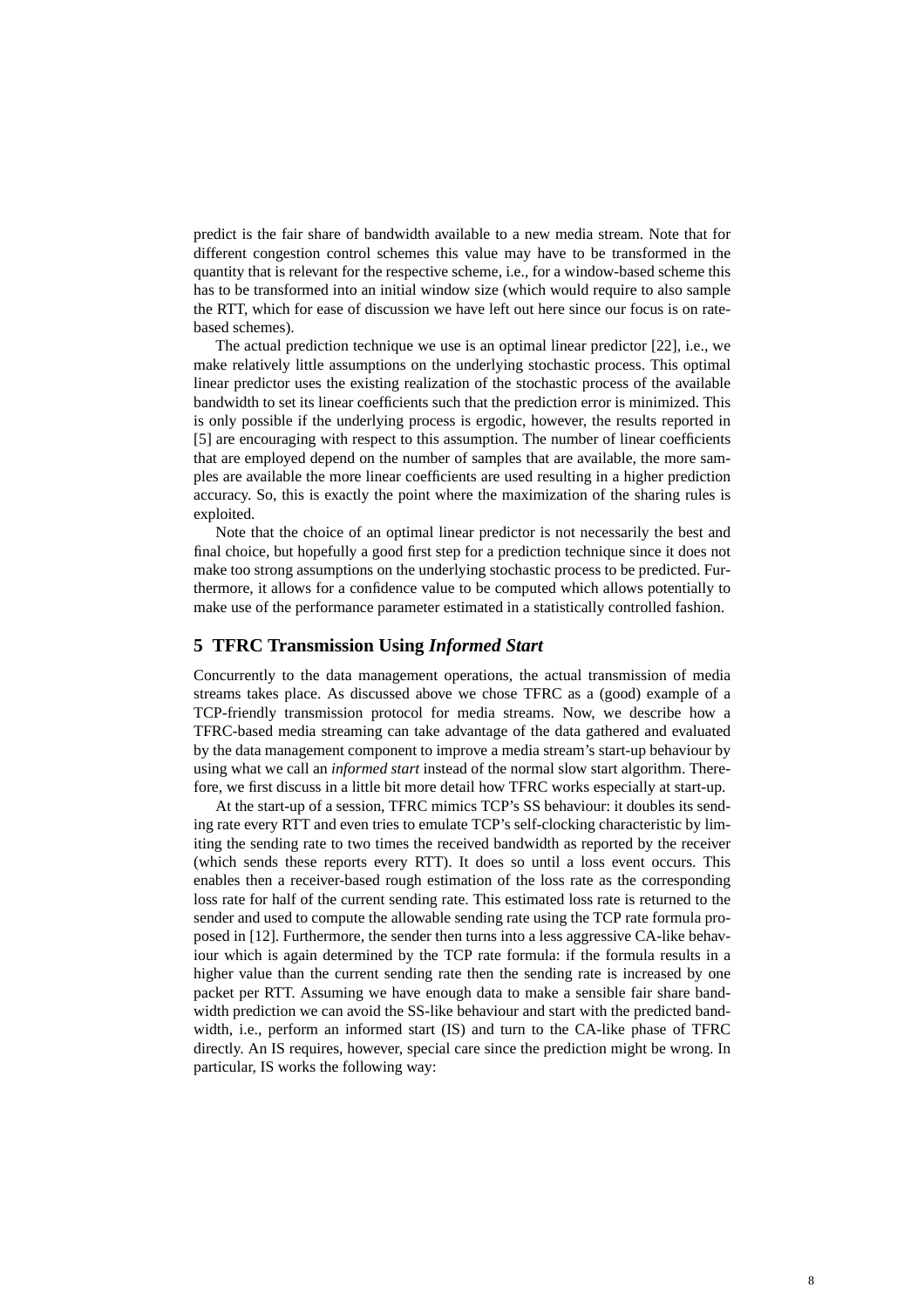- The transmission starts with the predicted rate. After 1.5 RTT the receiver calculates the corresponding loss rate from the inverse TCP rate formula and sends it towards the sender. It cannot invoke the TCP rate formula before because it requires an estimate of the RTT which is only determined after 1 RTT at the sender and then sent to the receiver (which takes another 0.5 RTT).
- Before the sender receives the first loss rate estimate the sender uses the minimum of predicted rate and received rate as reported by the receiver. This restriction minimizes the negative effect of a wrong prediction for the available fair share of the bandwidth.
- After it got the first loss rate estimation (after 2 RTT), the sender uses TFRC's normal CA-like behaviour further on.
- In case of packet loss two cases must be distinguished:

1) packet loss *before 2 RTT*: this indicates that the predicted available bandwidth was too optimistic and the sender should backoff immediately in order not to interfere with other TCP sessions. Of course, due to the packet loss we have a first estimate of the loss rate, however it is very likely to be too pessimistic since due to the overestimation of the allowed sending rate losses are probably excessive. Using that loss rate would consequently lead to an underestimation of the actual allowed sending rate. Fortunately, we also have the received rate as reported by the receiver as a further guide. While the received rate itself is obviously too high because we have been overly aggressive at the start-up, we can take a compromise between underestimating and overestimating the allowed sending rate by taking the mean of the fair bandwidth share as computed by the TCP rate formula and the received bandwidth (the mean is the best estimate if we have no further information on which of the two values could be closer to the actual allowed sending rate). When the fair rate eventually becomes higher than the received rate we turn to normal CA-like TFRC behaviour.

2) packet loss *after 2 RTT*: here we just use normal TFRC behaviour, i.e., the loss rate is reported to the sender and the sender invokes the TCP rate formula to adapt its current sending rate.

A further question that comes up after this discussion is what happens if we underestimate the currently available bandwidth. Here, the problem is that since we do not use a SS-like trialling of the available bandwidth at the start of a new session we may remain in a state of underutilizing the fair share for that media stream. However, at least we are not harming anybody besides that session and probably for the case of media streaming we should actually reject the request for a new stream if the predicted available bandwidth is too low since we cannot expect our estimate to be too low and it is better not to start a session which can anyway not deliver the quality a user would expect. Alternatively, we could decide to use SS for that session to at least attempt to set it up.

#### **6 Simulations**

The aim of the following simulation experiments with the ns-2 simulator is to show the basic improvements that can be achieved with an IS over the normal SS-like behaviour of TFRC. They are not about the analysis of the data management component of our reflective media server design, but make extreme assumptions on the outcome of the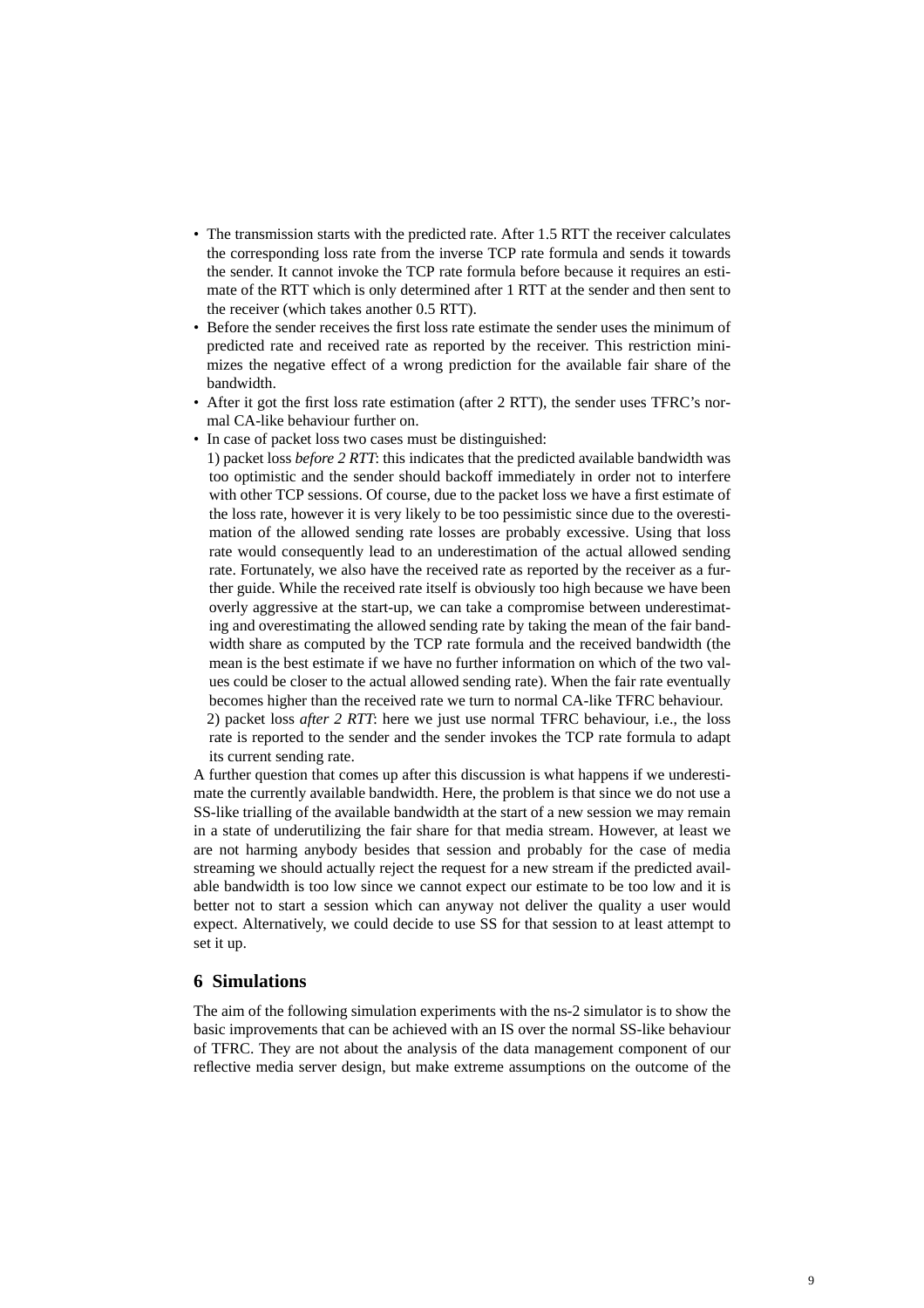data management operations: the fair share bandwidth predictions are assumed to be either correct, far too high, or far too low. We are aware that the simulations can only have a partial and simplifying character, yet, they give a basic showcase for a comparison between IS and SS-based media transmissions. The simple simulation setup we used for these experiments is shown in Figure 2.



*Figure 2:* Simulation Setup.

The queue at the bottleneck link uses drop tail, all links are dimensioned at 10 Mb/ s (or 1.25 MB/s) with a propagation delay of 10 ms. The TCP senders use TCP Reno (i.e., they employ fast retransmit) and all of them are all started at the beginning of the simulation runs (t = 0s). At approximately t = 4s they achieved an equilibrium state where they shared the available bandwidth at the bottleneck link fairly. Thus at  $t = 4s$ we started our different versions of TFRC:

- TFRC with usual SS,
- TFRC with IS and correct prediction (CORR), i.e., the fair share bandwidth prediction is  $1/21$  of 1.25 MB/s (≈ 60 KB/s)
- TFRC with IS and far too high prediction (HIGH), in particular, the fair share bandwidth prediction is 3 times too high ( $\approx 180$  KB/s)
- TFRC with IS and far too low prediction (LOW), in particular, the fair share bandwidth prediction is 3 times too low ( $\approx$  20 KB/s)

In [Figure 3,](#page-10-0) the simulation outcomes for the different scenarios are given. Here, we have depicted the sending behaviour of one of the TCP senders (TCP-Sender 1 - the others showed the same behaviour, though with some phase shifts) vs. the respective TFRC sending behaviour in the relevant time-scale (from 3s to 15s). It is obvious that with a correct prediction we can substantially improve on TFRC's usual start-up behaviour resulting from SS: TFRC with SS took about 5s (from  $t = 4s$  to 9s) until it turns to a stable CA-like behaviour, whereas TFRC with IS(CORR) shows immediate stability from its start. Interestingly, also for a far too high prediction of the fair bandwidth share for the TFRC session, it takes only about 1s until a stable behaviour can be observed. So, we have achieved the goal of a fast reaction of the informed start on an overestimated bandwidth prediction. The case IS(LOW) shows that an underestimation requires a longer start-up phase until the fair bandwidth share is reached than the other cases (including the slow start case), yet it does so in a fairly smooth way which from the perspective of streaming applications should be desirable.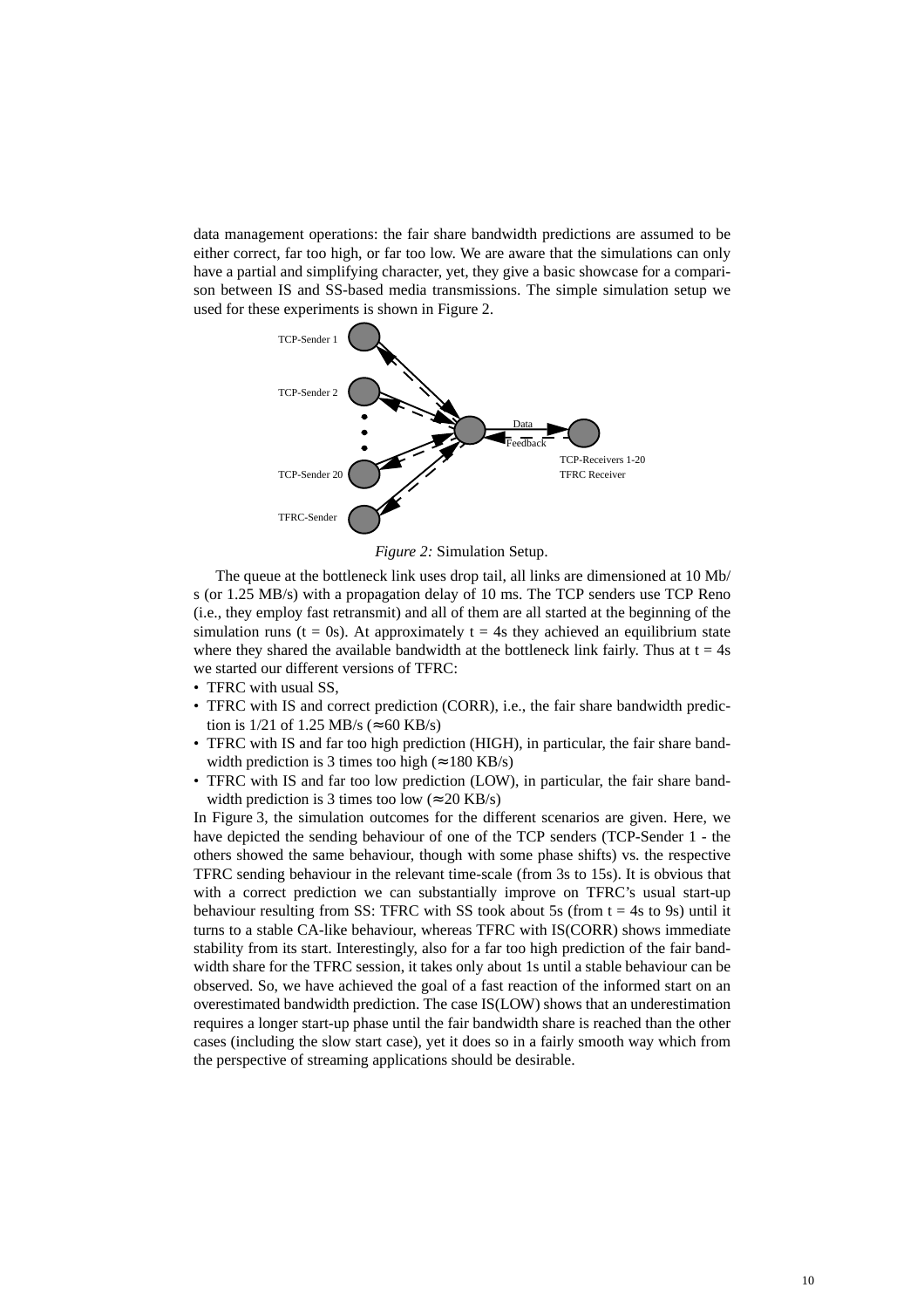<span id="page-10-0"></span>

*Figure 3:* Slow Start vs. Informed Start TFRC with Differing Prediction Scenarios.

# **7 Conclusions & Outlook**

In this paper, we have investigated how TCP-friendly transmission schemes for media streaming could be enhanced to circumvent the inheritance of TCP's disadvantageous start-up behaviour by the use of inter-session congestion control. For that purpose we have introduced a reflective media server design and described its major functional components: data management and transmission. In contrast to previous work, we have focussed on the maximization of sharing rules between sessions by the use of cluster analysis techniques taking into account the specific requirements for media streaming servers. We have shown how TFRC, a special instance of a TCP-friendly transmission protocol can be extended to use an informed start based on the operations performed by the data management component of the reflective media server. By simulations we have shown the benefits of an informed start over the normal slow startlike behaviour of TFRC.

A major open question is how well the data management component performs. This is naturally one of our future goals to investigate. For this we need extensive empirical data, similar to the study performed in [5]. Besides, we are currently integrating TFRC into our publicly available media streaming system KOMSSYS and plan to realize the presented reflective media server design in that framework. A related issue we want to investigate is whether the predictions on available bandwidth from the data management component could also be used as a starting point for a *tentative admission control* of new streams for a media server operating over a best-effort network as the Internet.